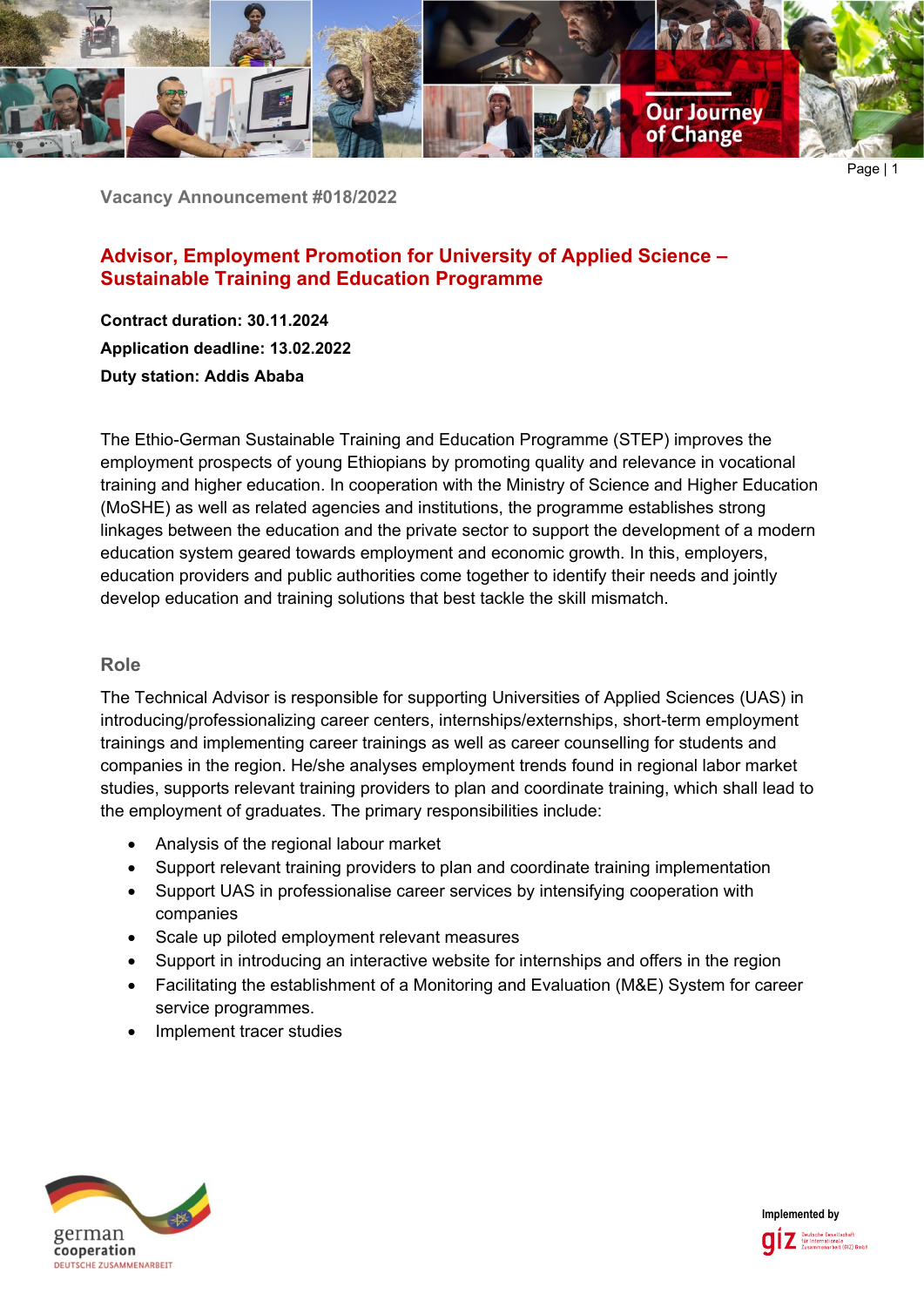

**Responsibilities and tasks**

# **1. Sector specific advisory services**

The Advisor

- Conducts research on the selected economic sector and identify employment potential, availability of private sector organizations, training providers and other relevant bodies.
- •
- Supports the relevant training providers and enterprises in the selected sector to establish a coordination framework for planning and delivering career training
- Advises UAS in professionalizing career centers
- Supports the training delivery, including the training of trainers and lecturers.
- Facilitates the assessment activities and processes in the completion of the training cycle.
- Advices private sector organizations in offering job placement online and the way how to receive students for internship programmes and young graduates for their first employment.
- Advices UAS and companies how to organize job fairs
- Facilitates monitoring and evaluation systems for career service at respective UAS.
- Elaborates periodic reports on career centers at Ethiopian UAS.

# **2. Intervention Area: UAS Employment**

The Advisor

- Supports the intervention area component "University of Applied Sciences" including the development of regional labor market analysis, competence standards, curricula and assessment packages
- Supports UAS in qualifying career counsellors at the respective UAS as link between students and companies
- Coordinates training and certification of career counsellors
- Introduces quality assurance measures in the career centers at UAS
- Supports UAS and companies in establishing digital platform for job and internship announcements.
- Advises UAS and companies in organizing job fairs
- Advises career center managers about career trainings for students
- Facilitates training-of-trainers for career trainings
- Coordinates qualification assessment of career training trainers
- Supports and coordinates the conceptualization, establishment and implementation of the M&E System for the career centers



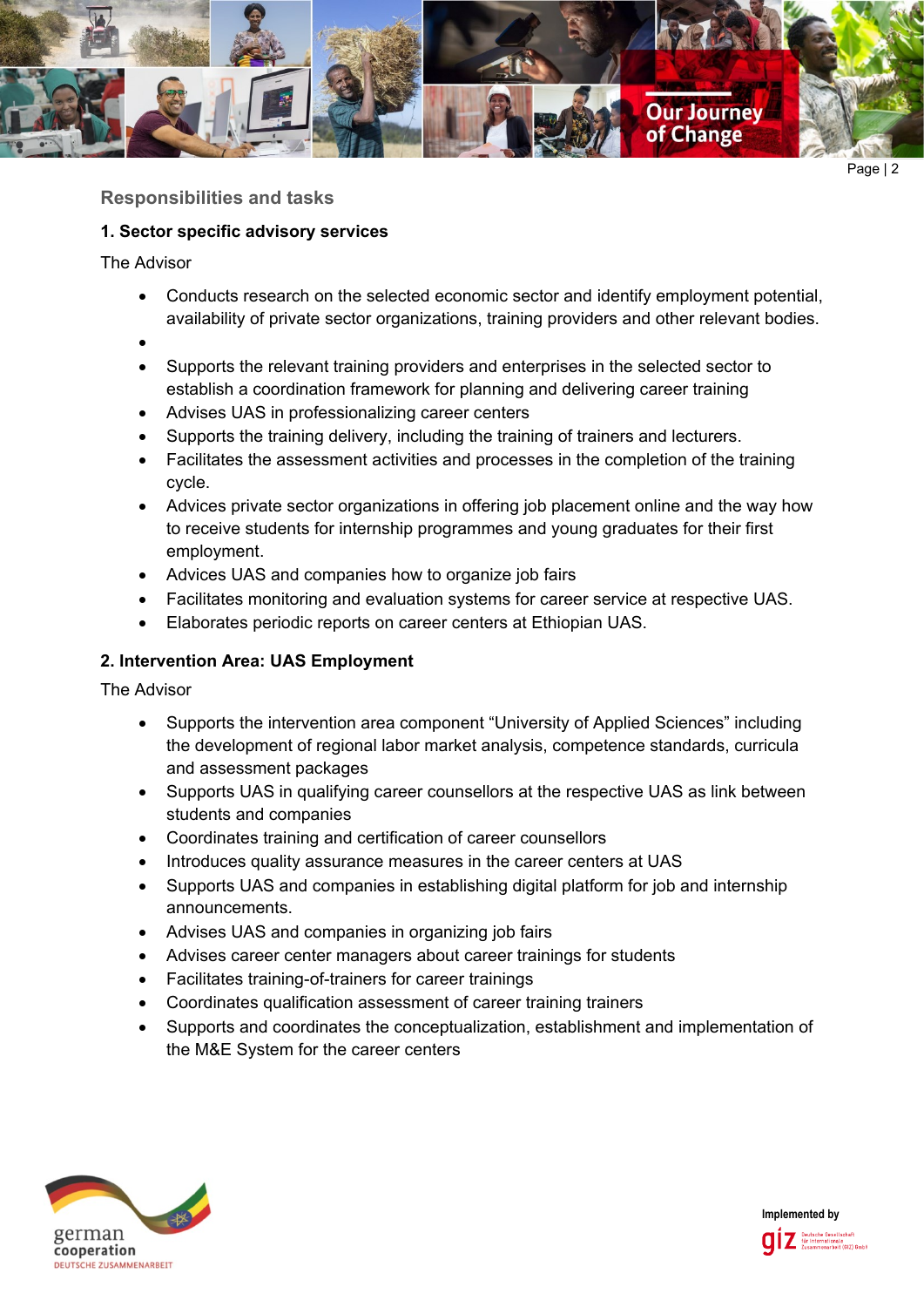

## **3. Networking, and cooperation**

The Advisor

- Supports the intervention area component "University of Applied Sciences" including the development of regional labor market analysis, competence standards, curricula and assessment packages
- Supports UAS in qualifying career counsellors at the respective UAS as link between students and companies
- Coordinates training and certification of career counsellors
- Introduces quality assurance measures in the career centers at UAS
- Supports UAS and companies in establishing digital platform for job and internship announcements.
- Advises UAS and companies in organizing job fairs
- Advises career center managers about career trainings for students
- Facilitates training-of-trainers for career trainings
- Coordinates qualification assessment of career training trainers
- Supports and coordinates the conceptualization, establishment and implementation of the M&E System for the career centers

## **4. Knowledge management and coordination**

The Advisor

- Ensures knowledge transfer to project/programme information
- Develops ready-to-use strategies and technical concepts, including guidelines, manuals and procedures
- Draws up reports and presentation documents
- Prepares appropriate input for various project/programme reports including annual reports, and contributes to the other reports required by the programme manager and GIZ Head Office
- Assists with research activities and studies on political issues which benefit joint programmes

## **5. Coordination tasks**

The Advisor

- Assists with general project planning and develops project concepts including preparation, organisation and moderation of planning exercises and their implementation, management, monitoring, quality management, evaluation, communication and documentation
- Coordinates relevant project activities at local level in consultation with the manager and in cooperation with the partners, both as regards implementation and preparing organisational aspects
- Compiles the relevant information for joint activities and assignments



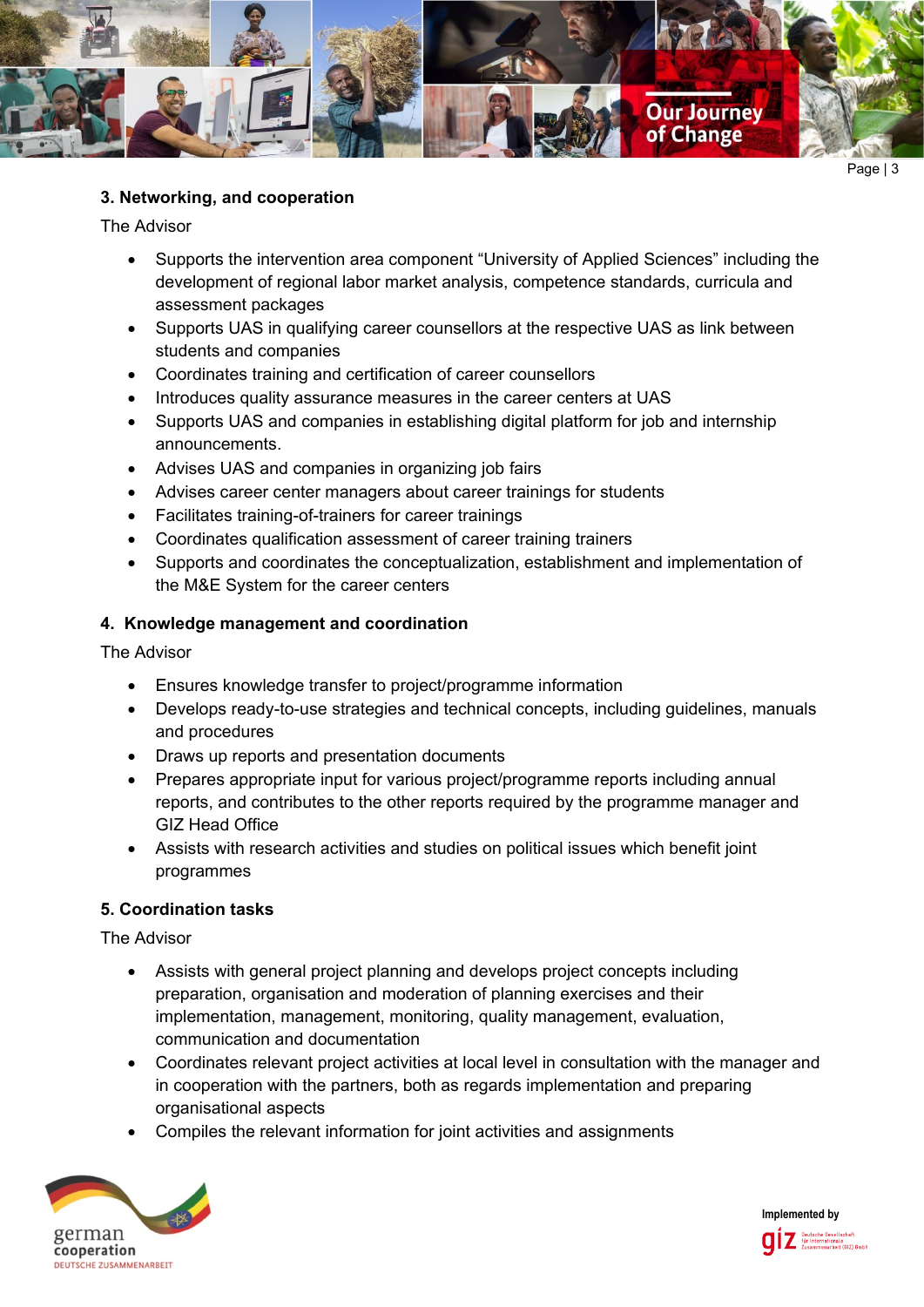

#### **6. Other duties/additional tasks**

• Perform other duties and tasks as assigned by the programme or supervisor.

**Required qualifications, competencies, and experience**

#### **Qualification**

• Bsc/BA/Master's degree in fields related to Business and Economics, Business Development, Engineering, Social Sciences)

## **Experience**

- At least 5 years professional experience in a comparable position in the areas of employment promotion, placement services, facilitating internships/externships, HR services
- Expertise in human resource development
- M&E experience in educational context
- Proven expertise of training implementation
- Proven expertise of coordinating events such as job fairs
- Good experience in public relation and promotion of activities in newspapers, TV and social media
- Sound knowledge of UN SDGs and how entrepreneurship contributes to the achievement of SDGs
- Good understanding of Development Cooperation and advisory approaches

## **Other knowledge, additional competencies**

- Excellent understanding of UAS and capacity building approaches
- Very good working knowledge of ITC technologies (related software, phone, email, internet) and computer applications (MS Office)
- Proof of digital literacy via intermediate level of International Computer Driving Licence certificate of the diagnostic test
- Fluent written and oral knowledge of the English language
- Good interpersonal skills and willingness to cooperate with various stakeholders from the public and the private sector
- Willingness to improve existing skills and gain new skills as required by the tasks to be performed
- Good public relations, marketing and communication skills